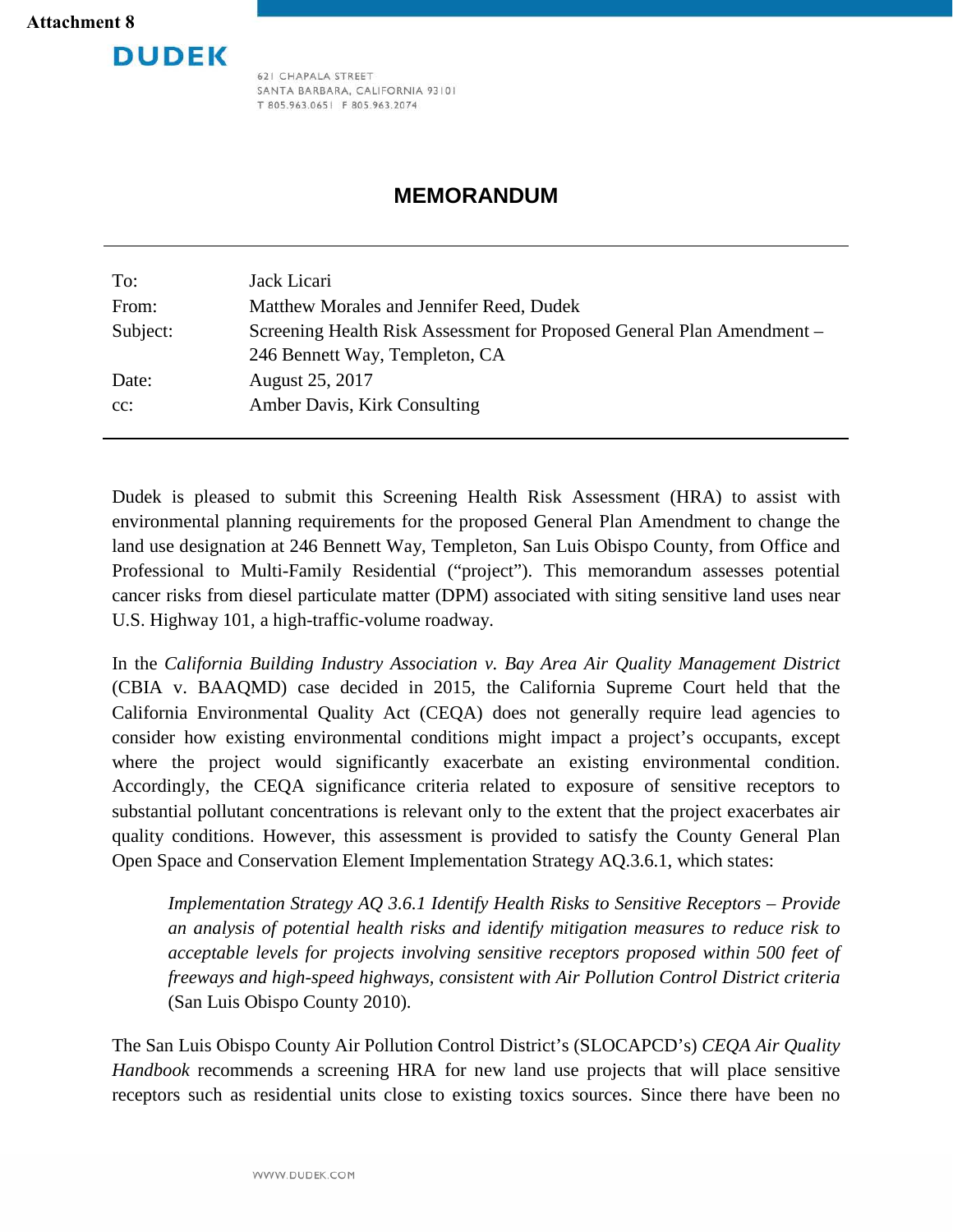updates to the SLOCAPCD guidance and recommendations post-CBIA v. BAAQMD, this approach has been followed herein. As defined by the SLOCAPCD, sensitive receptors include:

*[P]eople that have an increased sensitivity to air pollution or environmental contaminants. Sensitive receptor locations include schools, parks and playgrounds, day care centers, nursing homes, hospitals, and residential dwelling unit(s)* (SLOCAPCD 2012)*.*

## **1.0 PROJECT DESCRIPTION AND BACKGROUND**

The proposed project is located in the community of Templeton in San Luis Obispo County, California, within an existing 2.95-acre parcel (APN: 040-289-020). In 1981, the County of San Luis Obispo Board of Supervisors approved a General Plan Amendment to change the zoning from Residential Multi-Family to Office & Professional. In April 2017, Kirk Consulting conducted a pre-application meeting with San Luis Obispo County Planning to discuss processing a General Plan Amendment to change the zoning of the subject parcel from Office & Professional back to Residential Multi-Family. Highway 101 and Bennett Way are located to the east of the project site, multi-family residences to the west, office uses to the north, and the Templeton Hills Seventh Day Adventist Church to the south. The proposed multi-family development on the project site has not yet been designed; however, based on the site location, the property line could be as close as 135 feet from the edge of Highway 101.

## **2.0 SCREENING METHODOLOGY AND CRITERIA**

## **Diesel Particulate Matter**

DPM is part of a complex mixture that makes up diesel exhaust. Diesel exhaust is composed of two phases, gas and particle, both of which contribute to health risks. More than 90% of DPM is less than 1 micrometer in diameter (about 1/70th the diameter of a human hair), and thus is a subset of particulate matter that is 2.5 microns or less in diameter  $(PM<sub>2.5</sub>)$  (CARB 2016). DPM is typically composed of carbon particles ("soot," also called black carbon) and numerous organic compounds, including over 40 known cancer-causing organic substances. Examples of these chemicals include polycyclic aromatic hydrocarbons, benzene, formaldehyde, acetaldehyde, acrolein, and 1,3-butadiene (CARB 2016). The CARB classified "particulate emissions from diesel-fueled engines" (i.e., DPM; 17 CCR 93000) as a toxic air contaminant in August 1998. DPM is emitted from a broad range of diesel engines: on-road diesel engines of trucks, buses, and cars and off-road diesel engines including locomotives, marine vessels, and heavy-duty construction equipment, among others. Approximately 70% of all airborne cancer risk in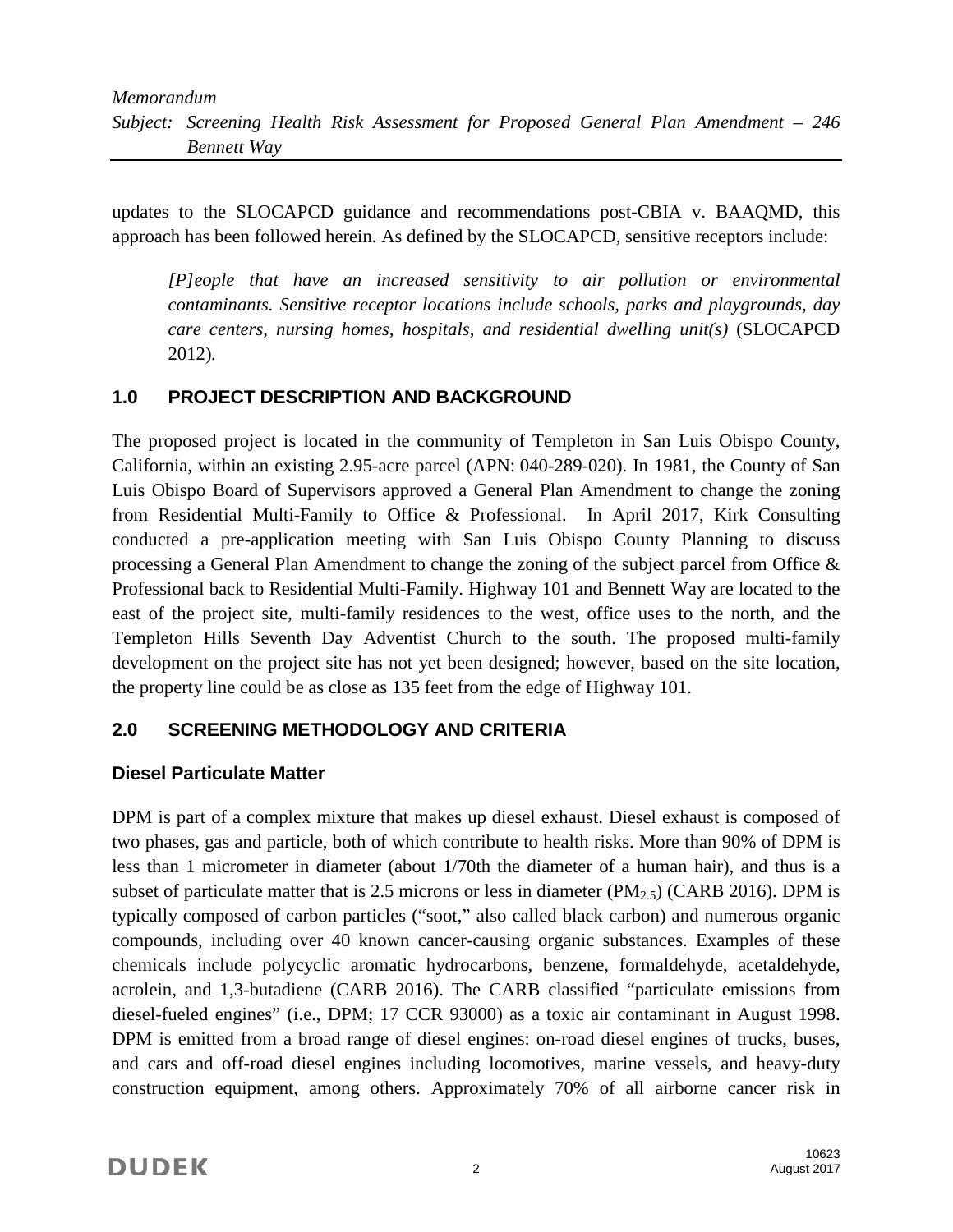## *Memorandum Subject: Screening Health Risk Assessment for Proposed General Plan Amendment – 246 Bennett Way*

California is associated with DPM (CARB 2000). Because it is part of  $PM_{2.5}$ , DPM also contributes to the same non-cancer health effects as  $PM_{2.5}$  exposure. These effects include premature death; hospitalizations and emergency department visits for exacerbated chronic heart and lung disease, including asthma; increased respiratory symptoms; and decreased lung function in children. Several studies suggest that exposure to DPM may also facilitate development of new allergies (CARB 2016). Those most vulnerable to non-cancer health effects are children whose lungs are still developing and the elderly who often have chronic health problems.

To reduce diesel emissions, CARB approved a *Risk Reduction Plan to Reduce Particulate Matter Emissions from Diesel-Fueled Engines and Vehicles* (CARB 2000). The regulation is anticipated to result in an 80% decrease in statewide diesel health risk by 2020 compared to the diesel risk in 2000. Additional regulations apply to new trucks and diesel fuel, including the On-Road Heavy Duty Diesel Vehicle (In-Use) Regulation, the On-Road Heavy Duty (New) Vehicle Program, the In Use Off-Road Diesel Vehicle Regulation, and the New Off-Road Compression-Ignition (Diesel) Engines and Equipment Program. All of these regulations and programs have timetables for when manufacturers must comply and existing operators must upgrade their diesel-powered equipment (CARB 2000). Several Airborne Toxic Control Measures aim to reduce diesel emissions, including In-Use Off-Road Diesel-Fueled Fleets (13 CCR 2449 et seq.) and In-Use On-Road Diesel-Fueled Vehicles (13 CCR 2025).

## **Screening Approach**

The Sacramento Metropolitan Air Quality Management District (SMAQMD) has published a *Recommended Protocol for Evaluating the Location of Sensitive Land Uses Adjacent to Major Roadways* (Protocol) (SMAQMD 2011), which provides a methodology for the assessment and disclosure of potential cancer risk from DPM attributable to siting sensitive land uses adjacent to freeways and major roadways. The Protocol was developed to provide further guidance on implementing the California Air Resources Board's (CARB) *Land Use and Air Quality Handbook: A Community Perspective* (CARB 2005), which offers guidance on siting sensitive land uses in proximity to sources of air toxics; however, the Protocol is intended to assist in assessing the potential cancer risk of siting sensitive land uses adjacent to major roadways for DPM only.

While the Protocol was developed to assess proposed land use projects in Sacramento County, the SLOCAPCD has previously advised using the SMAQMD Protocol as a screening method to determine if development on a project site would have the potential to expose future sensitive receptors to unacceptable cancer risks and if a site-specific, refined HRA would be required.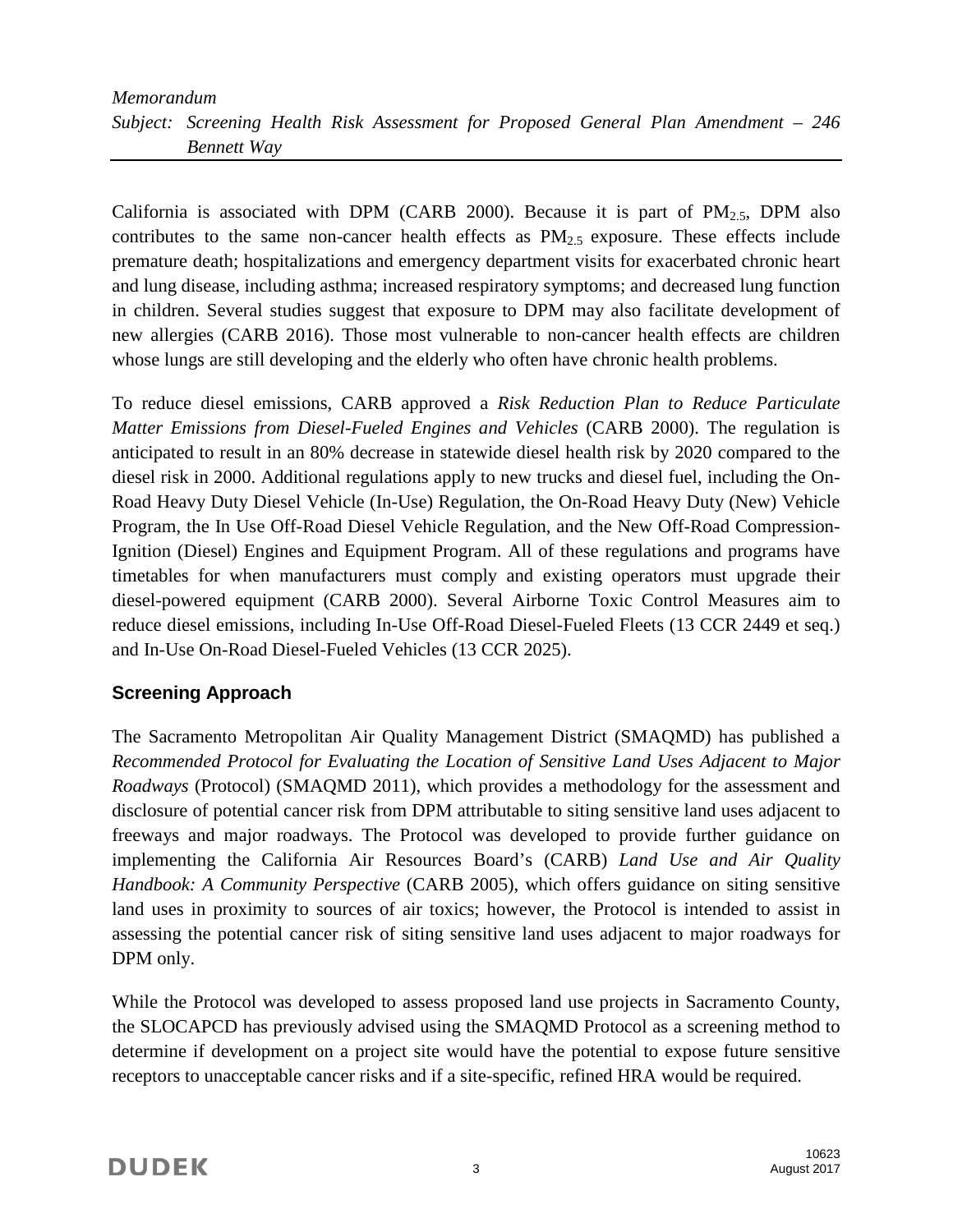## *Memorandum Subject: Screening Health Risk Assessment for Proposed General Plan Amendment – 246 Bennett Way*

The first step of the project screening approach is to determine if the nearest proposed sensitive receptor affected by the project is at least 500 feet from the nearest lane of a high-traffic-volume roadway (defined as a freeway, urban roadway with greater than 100,000 vehicles per day, or rural roadway with 50,000 vehicles per day). As the proposed project site is within the 500-foot distance of Highway 101, which is a high-traffic-volume roadway, then the Protocol's screening process (step 2) would be required to determine if the nearest sensitive receptor's increase in individual cancer risk is lower than the evaluation criterion. If lower than the evaluation criterion, then no further roadway-related air quality evaluation is recommended under the Protocol, and the projected cancer risk value and screening table used should be disclosed in the environmental documentation. If higher than the evaluation criterion, a site-specific, refined HRA would be required.

## **SLOCAPCD CEQA Health Risk Threshold**

To provide uniform direction on how to assess the health risk impacts from and to proposed land use projects, the California Air Pollution Control Officers Associations (CAPCOA) adopted a guidance document titled *Health Risk Assessment for Proposed Land Use Projects* (CAPCOA 2009). As discussed in the SLOCAPCD's *CEQA Air Quality Handbook,* the CAPCOA guidance document focuses on how to identify and quantify the potential acute, chronic, and cancer health impacts of sources under CEQA review. As defined in the CAPCOA guidance document, there are two types of land use projects that have the potential to cause long-term public health impacts:

**Type A Projects:** New proposed land use projects that generate toxic air contaminants (such as gasoline stations, distribution facilities, or asphalt batch plants) that could adversely impact sensitive receptors. Air districts across California are uniform in their recommendation to use the significance thresholds that have been established under each district's Air Toxics "Hot Spots" and permitting programs. The SLOCAPCD has defined the excess cancer risk significance threshold at 10 in 1 million for Type A projects in San Luis Obispo County (SLOCAPCD 2012).

**Type B Projects:** New land use projects that will place sensitive receptors (e.g., residential units) near existing sources of toxic air contaminants (e.g., freeway). The SLOCAPCD has established a CEQA health risk threshold of 89 in 1 million for the analysis of projects involving sensitive receptors proposed near air toxics sources (SLOCAPCD 2012). This value represents the population-weighted average cancer risk caused by ambient background concentrations of toxic air contaminants in San Luis Obispo County. The SLOCAPCD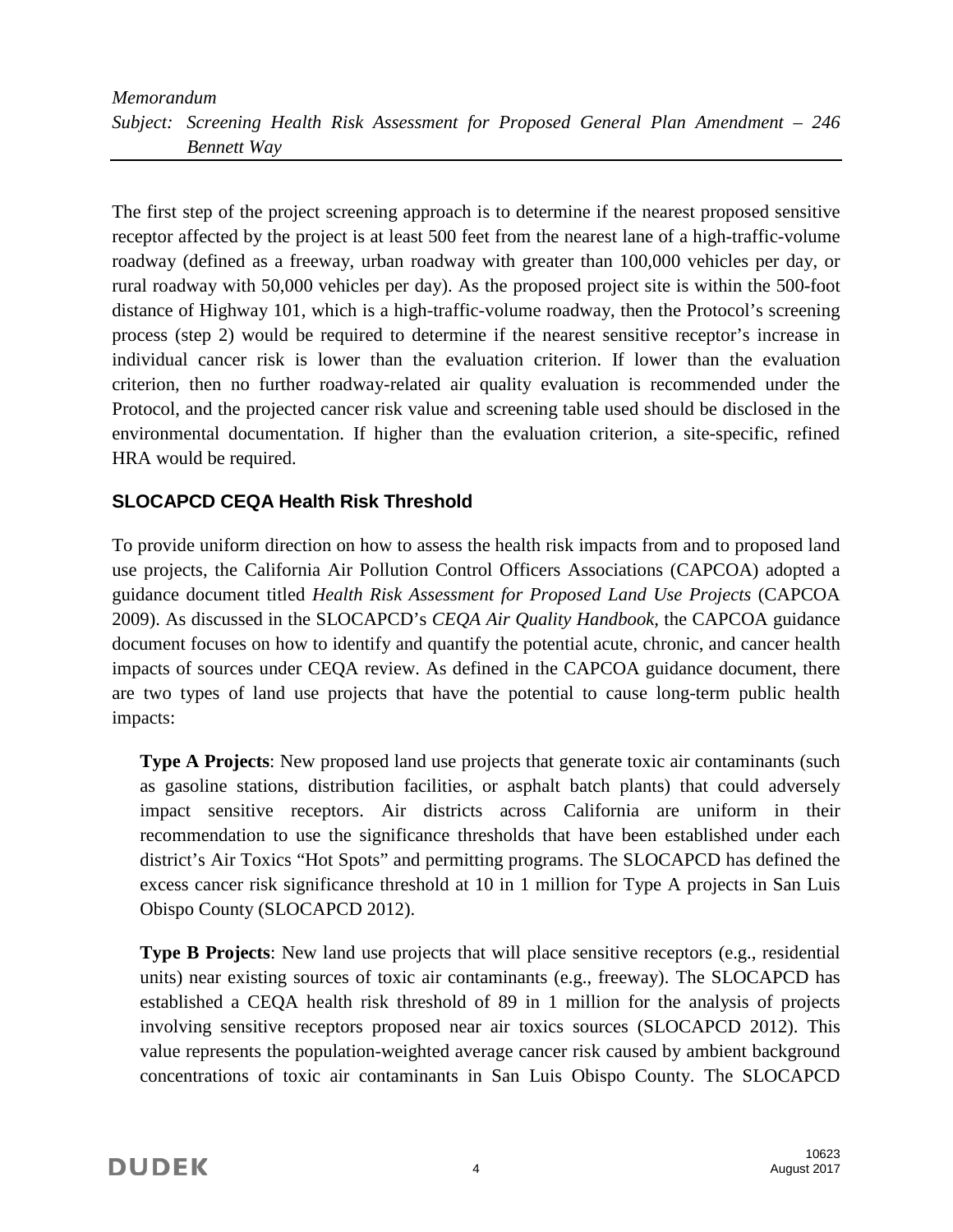recommends health risk screening and, if necessary, a site-specific, refined HRA for any residential or sensitive receptor development proposed in proximity to air toxics sources.

The proposed multi-family development is a Type B project; therefore, the CEQA cancer risk threshold of 89 in 1 million is applied in this screening assessment.

## **3.0 SCREENING ANALYSIS**

The SMAQMD Protocol requires the analyst to determine the relevant cancer risk value in screening tables that reflect local conditions. The appropriate value is determined by referencing the general direction of the roadway (East-West or North-South), project orientation (upwind or downwind from the roadway), and traffic volume (Caltrans peak-hour traffic volume) in the tables. The increased cancer risk is shown in the table cell that corresponds to the proposed distance from the nearest lane of the roadway to the nearest affected sensitive receptor. Since the potential location of housing units is unknown at this time, a receptor at the edge of the property boundary was assumed to conservatively calculate the health risk. The SMAQMD Protocol indicates to round up to the most conservative table values. The project site is located west (upwind) of Highway 101, which is a North-South roadway. DPM cancer risk for this roadway alignment and project orientation is shown in Table 1, Diesel Particulate Matter Cancer Risk.

Values from the Caltrans 2015 Traffic Volumes on the California State Highways publication (Caltrans 2015) were used to estimate DPM cancer risk in the screening table. The project site is located north of the intersection of Vineyard Dive and Highway 101, and south of the intersection of Las Tablas Road and Highway 101. The "ahead" (north of the intersection) peakhour traffic volume for Vineyard Drive is 5,800 vehicles per hour, which is the same as the "back" (south of the intersection) peak-hour traffic volume for Las Tablas Road.

Reported Highway 101 traffic volume of 5,800 vehicles per hour near the project site falls between the 4,000 and 8,000 peak-hour traffic volume rows in Table 1. Because the DPM ambient concentrations and associated cancer risks are directly proportional to the emission rate (corresponding to the hourly traffic volume), the cancer risk values at 5,800 vehicles per hour were interpolated between the values for 4,000 and 8,000 from the SMAQMD Protocol. Additionally, based on the site boundary distance from the edge of Highway 101, cancer risk values at 130 feet were calculated by interpolating the SMAQMD Protocol values for 100 and 200 feet. Per the screening table interpolated values, the DPM cancer risk for 5,800 vehicles per hour drops below the SLOCAPCD Type B project health risk threshold of 89 in 1 million between 50 feet and 100 feet from the edge of the nearest travel lane of the highway. As shown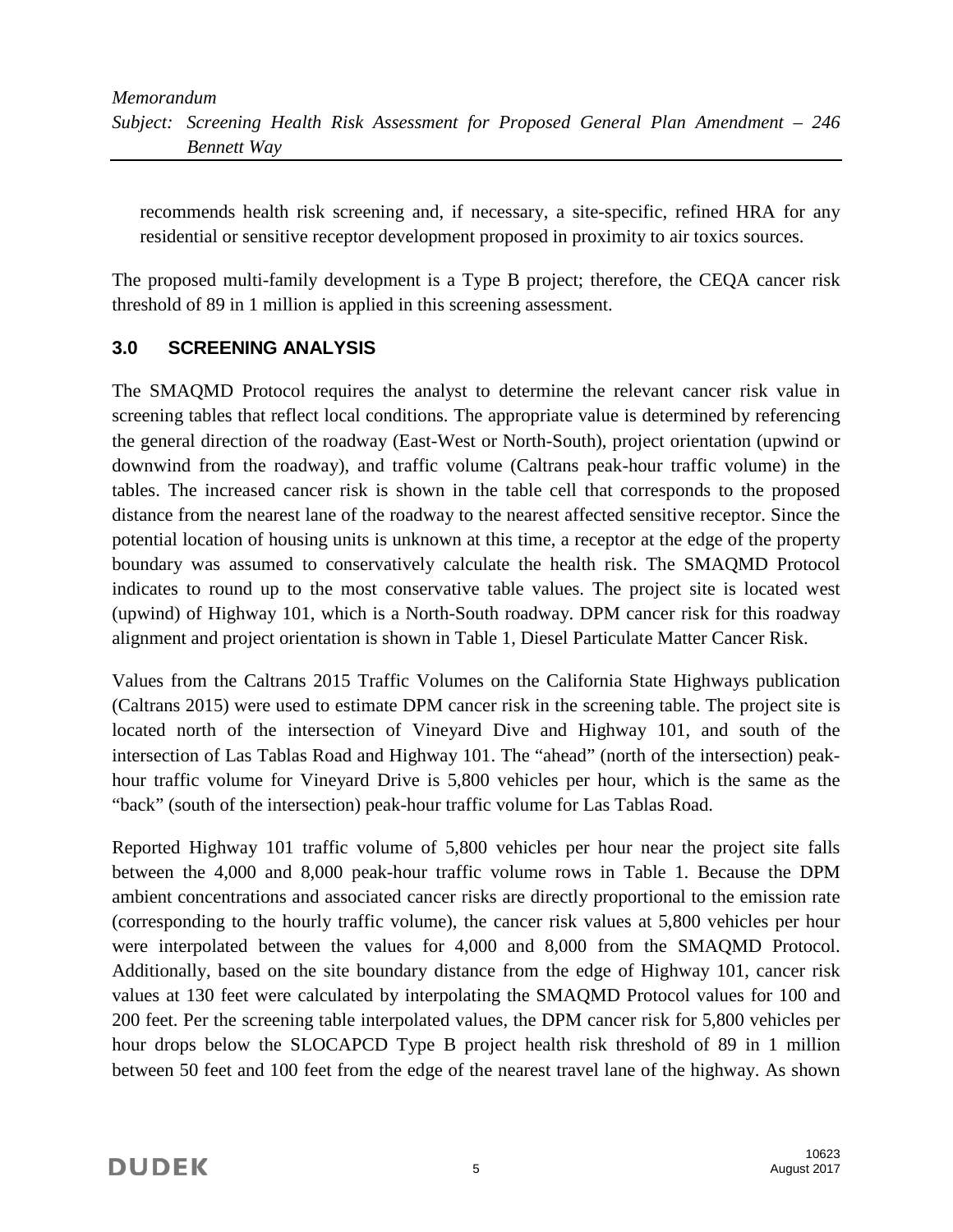#### *Memorandum Subject: Screening Health Risk Assessment for Proposed General Plan Amendment – 246 Bennett Way*

in Table 1, the cancer risk threshold would not be exceeded at a 130-foot property line distance from the highway.

## **Table 1 Diesel Particulate Matter Cancer Risk Projects West (Upwind) of a North-South Roadway (Potential Incremental Cancer Chances per Million People)**

| Peak-Hour Traffic<br>(vehicle/hour) | Receptor Distance from Edge of Nearest Travel Lane (feet) |     |     |     |        |     |     |     |     |  |
|-------------------------------------|-----------------------------------------------------------|-----|-----|-----|--------|-----|-----|-----|-----|--|
|                                     | 10                                                        | 25  | 50  | 100 | $130*$ | 200 | 300 | 400 | 500 |  |
| 4,000                               | 140                                                       | 108 | 83  | 54  | 48     | 35  | 25  | 19  | 16  |  |
| 5,800 <sup>a</sup>                  | 203                                                       | 160 | 119 | 80  | 71     | 51  | 37  | 29  | 23  |  |
| 8,000                               | 280                                                       | 223 | 162 | 111 | 99     | 70  | 51  | 41  | 32  |  |
| 12,000                              | 429                                                       | 340 | 248 | 169 | 150    | 105 | 76  | 60  | 51  |  |
| 16,000                              | 572                                                       | 452 | 331 | 226 | 201    | 143 | 105 | 83  | 67  |  |
| 20,000                              | 719                                                       | 566 | 417 | 283 | 252    | 178 | 130 | 102 | 83  |  |
| 24,000                              | 859                                                       | 677 | 499 | 340 | 302    | 213 | 156 | 124 | 102 |  |

Source: SMAQMD 2011.<br><sup>a</sup> Cancer risk values at 5,800 vehicles per peak hour were calculated by interpolating the SMAQMD Protocol values for 4,000 and 8,000 peak-hour traffic. Risk values at 130 feet were calculated by interpolating the SMAQMD Protocol values for 100 and 200 feet.

Based on interpolated values for peak-hour traffic volume on Highway 101 near the project site, a parcel boundary located 130 feet from the edge of the nearest travel lane of the highway would pass the screening test (step 2), and would not require a site-specific, refined HRA (step 3). Accordingly, the multi-family unit development on the proposed project site would not exceed the SLOCAPCD health risk threshold of 89 in 1 million.

## **4.0 REFERENCES**

- Caltrans (California Department of Transportation). 2017. *2015 Traffic Volumes on California State Highways*. Division of Traffic Operations. http://www.dot.ca.gov/trafficops/census/docs/2015\_aadt\_volumes.pdf
- CAPCOA (California Air Pollution Control Officers Association). 2009. *Health Risk Assessment for Proposed Land Use Projects*. July 2009.
- CARB (California Air Resources Board). 2000. *Risk Reduction Plan to Reduce Particulate Matter Emissions from Diesel-Fueled Engines and Vehicles.* ARB, Stationary Source Division, Mobile Source Control Division. October 2000. Accessed August 2017. https://www.arb.ca.gov/diesel/documents/rrpFinal.pdf.